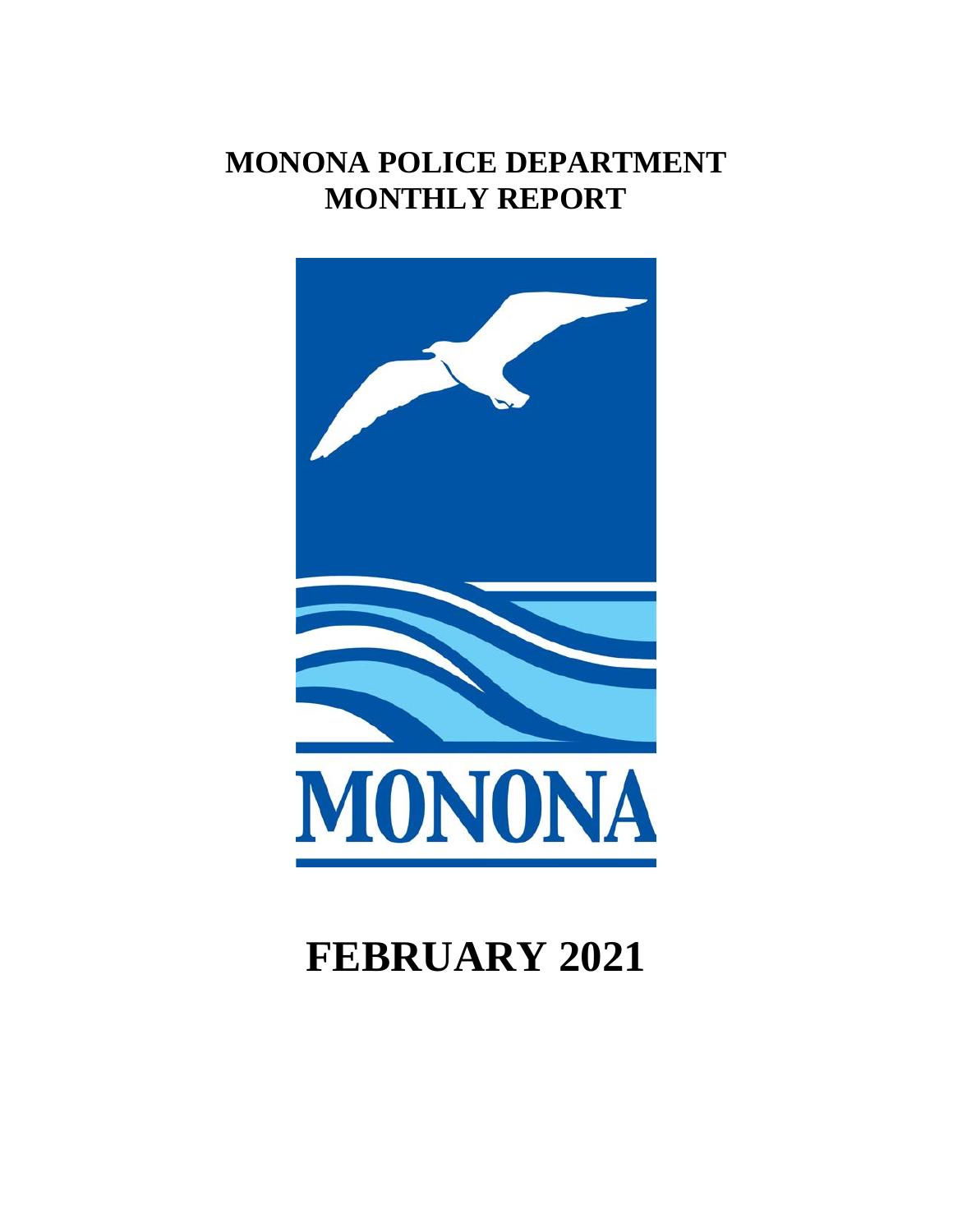#### **OPERATIONS DIVISION**

In February of 2021, the Operations Division handled 34 vehicle crashes and issued 70 traffic warnings, 69 traffic citations, and 30 parking tickets. Our calls total for February was 777 calls for service.

#### **Training**

Lt. Wiegel attended a 1-hour online training on *What it Means to be Victim Centered*, and a 1.25-hour online training on *Leadership for Effective Community Policing.*

Officer Hoffman attended a 2-hour online training on *Crisis Negotiation with Domestic Violence Subjects.*

## **Speed Trailer**

In February the Speed Trailer remained put away for the winter season. To request the speed trailer in your neighborhood contact Community Relations Officer Nathan Reynolds at [nreynolds@ci.monona.wi.us](mailto:nreynolds@ci.monona.wi.us)

## **Security Checks**

Officers performed 32 security checks in the month of February. A security check is when an Officer goes into a business and walks around to meet with staff to discuss any problems that the businesses are aware of. This also serves as a deterrent for theft. For the overnight shift, this entails checking the perimeter of the business and pulling on doors to make sure the businesses are secure.

## **Retail Thefts**

There were 14 retail theft cases in February, down a few from the 17 cases in January. Around 40 cases are typical in a month. These cases can be time consuming if the suspect flees and follow-up outside the City is necessary.

## **Tellurian Treatment Center**

In February we had 14 calls to the Tellurian property totaling 20 hours of police time.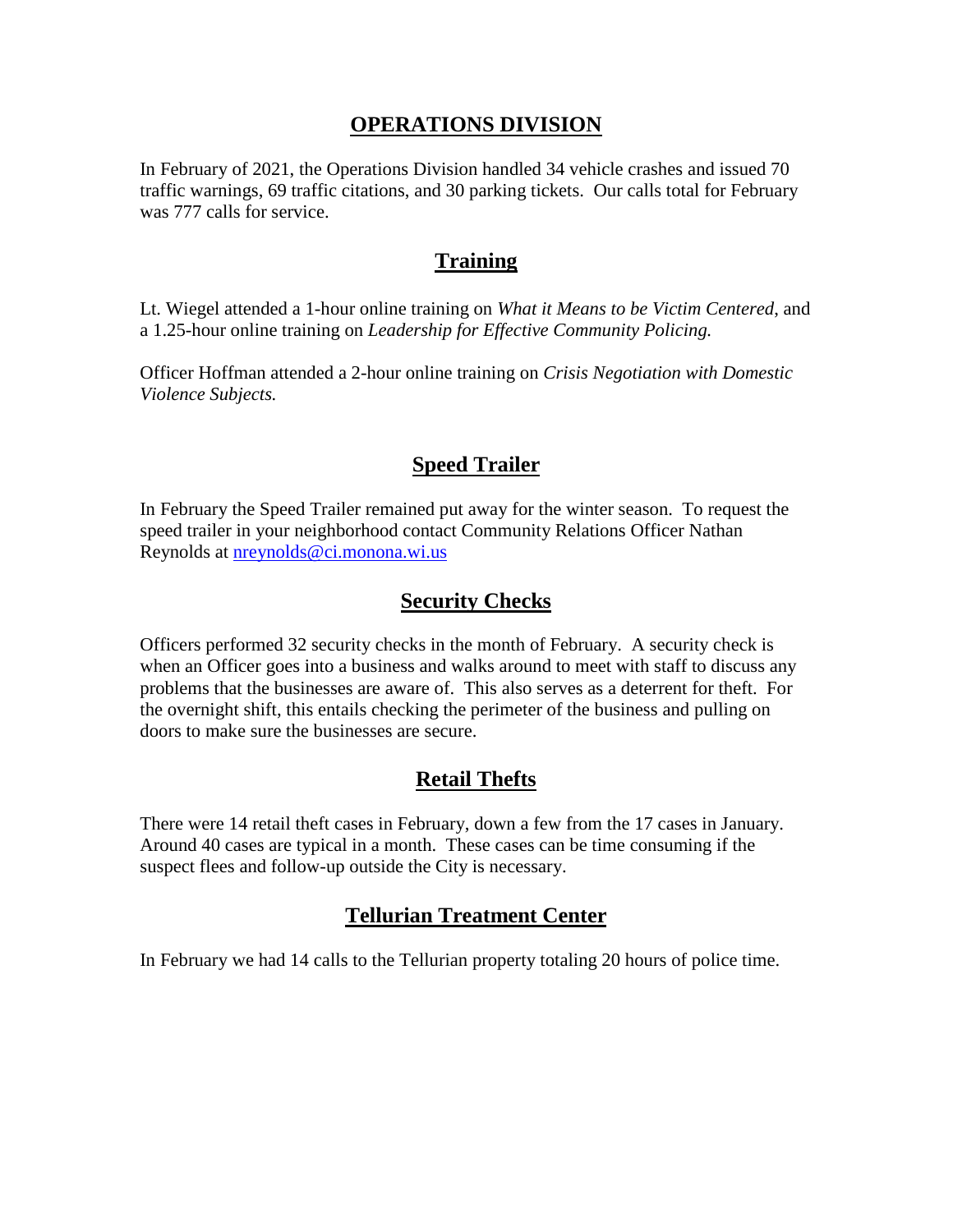#### **Use of Force Incidents**

On February  $2<sup>nd</sup>$ , 2021 at 1:02am an Officer heard that DeForest PD began a pursuit and terminated, then WI State Patrol attempted to stop the same vehicle and it was traveling towards Monona on US HWY 12 at speeds over 100 MPH. Our Officer was able to deploy a tire deflation device which was successful. The vehicle stopped near John Nolan Drive with two flat tires. Our Officer assisted with a High Risk stop. WI State Patrol handled the arrest and all charges.

(MO21-00972) Suspect not identified by MOPD.

(MO21-01216) Suspect not identified by MOPD.

On February  $6<sup>th</sup>$ , 2021 at 10pm an Officer observed a vehicle speeding, 77MPH in a 55MPH zone. The driver didn't stop and pulled into the Pier 37 parking lots. The car ran a few parking lot stop signs and slid into a snowbank. The driver exited the vehicle and tried to flee on foot. The Officer grabbed hold of the male and felt resistive tension. The subject struggled to free himself as 3 additional officers arrived on scene. The male was then placed into handcuffs. A loaded 9mm handgun magazine was located on the subject, however no handgun was located. The male was arrested for Felony Eluding, Resisting Arrest and Felony Bail Jumping. (MO21-01124) M/W 29

On February 10<sup>th</sup>, 2021 at 10:37pm an Officer heard that WI State Patrol was pursuing a carjacking suspect who had fired a shot at the victim, which was now Southbound on HWY 51. Our Officer engaged the vehicle on HWY 51 but lost sight of it southbound on Agriculture Dr. A second Officer observed the vehicle when it got back onto HWY 51 and got behind a McFarland Officer to assist with their pursuit. The Officers lost the vehicle on residential streets in McFarland and terminated the pursuit efforts.

On February  $25<sup>th</sup>$ , 2021 at 3:54pm an Officer responded to a reckless driving complaint on a vehicle with no plates. The vehicle was located parked at a business. As an Officer approached the vehicle with windows tinted to a degree one could not identify if anyone was in the vehicle, it took off, spinning its tires as it rapidly accelerated. The vehicle cut off another vehicle and ran a red light, and drove between two cars causing one to swerve and hit the curb. The Officer terminated the pursuit. About 13 minutes later a Town of Madison Officer located the vehicle parked. A detective called the dealership the temp tag was from, and they advised this unique vehicle was not something they sold. Schmidt's towed the vehicle pursuant to the felony eluding it was involved in. Several people have called providing false names to Schmidt's to attempt to get the car back, and they were referred to us. However, no one has cooperated with our investigation to identify the driver. The registered owner has not been located and the investigation indicates the car may have been fraudulently registered. (MO21-01605) Suspect not identified by MOPD.

On February  $26<sup>th</sup>$ , 2021 at 2:19am an Officer observed a vehicle approach at 76 MPH in a 55MPH zone. A stop was attempted but the car fled, running a red light. The use of a tire deflation device was requested. Before a TDD could be deployed, the car stopped in the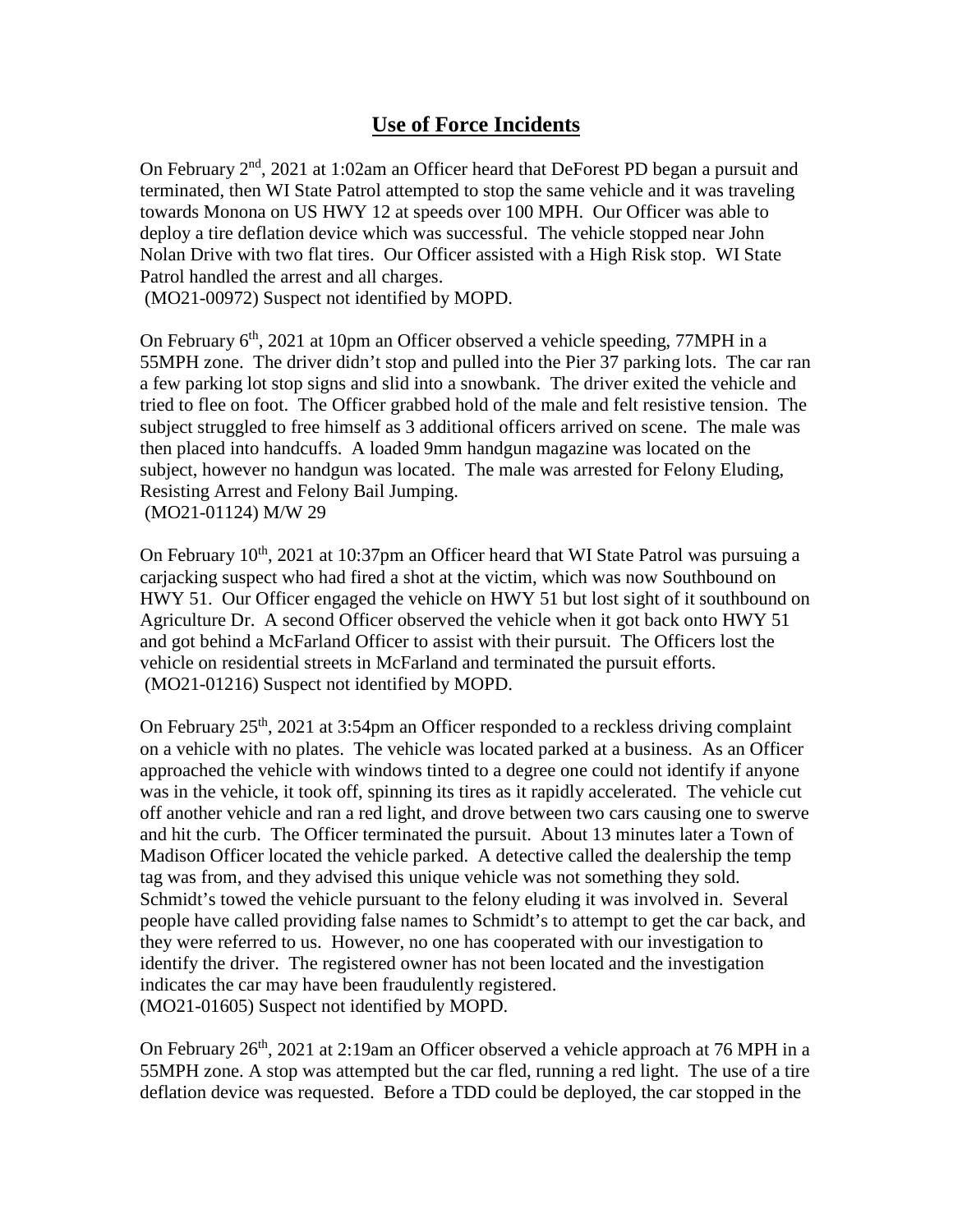middle of the road and three males fled on foot. Our Officer chased the driver on foot and caught him. Our Officer held the male at gun point until he determined the other two suspects were not nearby, and then secured the driver into handcuffs. A K9 track led to the other two suspects. The driver admitted he was on parole and just got out of jail a month ago. A loaded .45 caliber handgun was located inside the vehicle. The driver was arrested for Felony Eluding, Resisting Arrest, and a Parole hold.

(MO21-01624) Driver M/B 24, Passenger w/ 2 warrants M/B 30, Passenger M/B 25



#### **Citizen Complaints**

There were no citizen complaints in February

#### **1st Shift Monthly Report**

(Interesting / Unique Calls)

On a few separate days in February someone tagged a couple of vehicles with spray paint and egged several vehicles and homes in the Bartels Street and Southern Winnequah Road area. The Community Relations Officer gave this his full attention and through contacting several residents, he obtained some camera footage of the suspect, and through another Officer checking on a juvenile out late at night, this case was solved. The juvenile was identified and brought in with a parent and he gave a full confession. The problem with egging that most juveniles don't comprehend, is that it is not just a prank, the shells frequently chip vehicle paint and dent siding and the yolk can stain siding and eat vehicle paint. (MO21-01243)

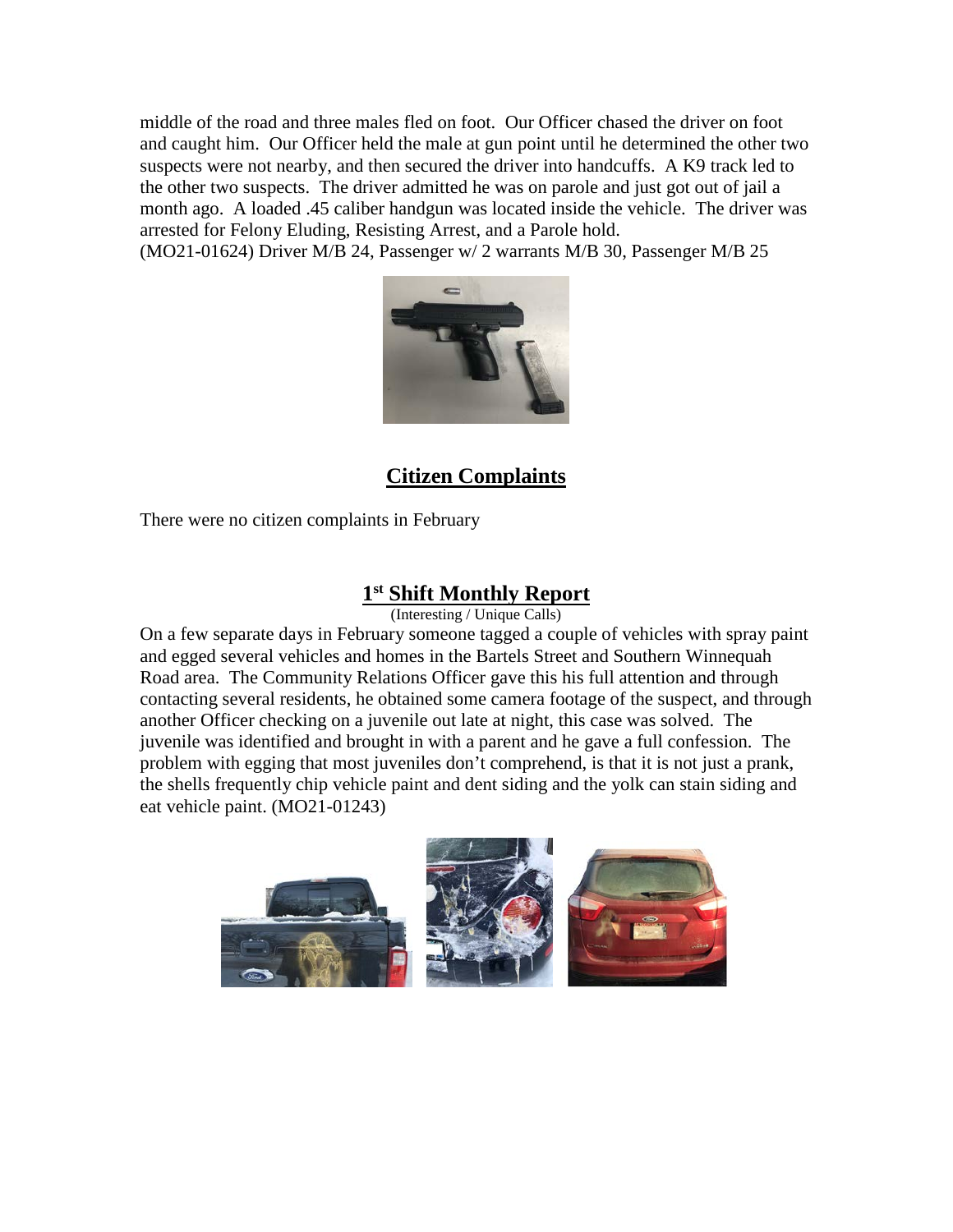| <b>Officer Overtime Analysis</b> |
|----------------------------------|
|----------------------------------|

| 2021                                                 | <b>JAN</b><br><b>Hrs</b> | <b>FEB</b><br><b>Hrs</b> | <b>TOTAL</b><br><b>HRS</b><br>To Date | <b>APPROX COST</b><br>To Date |
|------------------------------------------------------|--------------------------|--------------------------|---------------------------------------|-------------------------------|
| TRAINING CONSORTIUM (In-Service)                     | 9                        |                          | 9                                     | \$501                         |
| TRAINING CONSORTIUM (Instructors for In-Service)     | 8.5                      |                          | 8.5                                   | \$473                         |
| OTHER REQUIRED TRAINING (ECIR/Radar/CPR/K9)          | 8                        | 8                        | 16                                    | \$890                         |
| OPTIONAL OFFICER TRAINING                            |                          |                          | 0                                     | \$0                           |
|                                                      |                          |                          |                                       |                               |
| <b>SICK LEAVE Coverage</b>                           |                          | 12                       | 12                                    | \$668                         |
| <b>VACATION Coverage</b>                             | 16                       | 20                       | 36                                    | \$2,003                       |
| FLOATING HOLIDAY Coverage                            |                          |                          | 0                                     | \$0                           |
| FMLA Coverage (Work injury, baby leave, etc)         |                          |                          | 0                                     | \$0                           |
|                                                      |                          |                          |                                       |                               |
| <b>COURT</b>                                         | 14                       | 13                       | 27                                    | \$1,502                       |
|                                                      |                          |                          |                                       |                               |
| LATE/EARLY CALL or SERIOUS INCIDENT                  | 42.5                     | 3                        | 45.5                                  | \$2,531                       |
| Special Event (Meeting, Parade, Festival, Drug Work) | $\mathbf{1}$             | 24                       | 25                                    | \$1,391                       |
| <b>Mental Health Case</b>                            |                          | 7                        | 7                                     | \$389                         |
|                                                      |                          |                          |                                       |                               |
| Officer Dispatch Coverage                            | $\overline{\phantom{m}}$ | $\overline{a}$           | 0                                     | \$0                           |
|                                                      |                          |                          |                                       |                               |
| MG High School OT (Reimbursed)                       | $\overline{\phantom{a}}$ | -                        | 0                                     | \$0                           |
| <b>TRAFFIC GRANT (Reimbursed)</b>                    | 36                       | 8                        | 44                                    | \$2,448                       |
| <b>TASK FORCE (Reimbursed)</b>                       |                          |                          | 0                                     | \$0                           |
|                                                      |                          |                          |                                       |                               |
| <b>TOTAL HRS</b>                                     | 135.00                   | 95.00                    | 230.00                                |                               |
| Expense Per Month @ average OT rate \$55.63 / HR     | \$7,510                  | \$5,285                  |                                       | \$12,795                      |

Lieutenant Curtis Wiegel is the Operations Commander and 1<sup>st</sup> shift patrol supervisor. He can be reached at <u>cwiegel@ci.monona.wi.us</u>.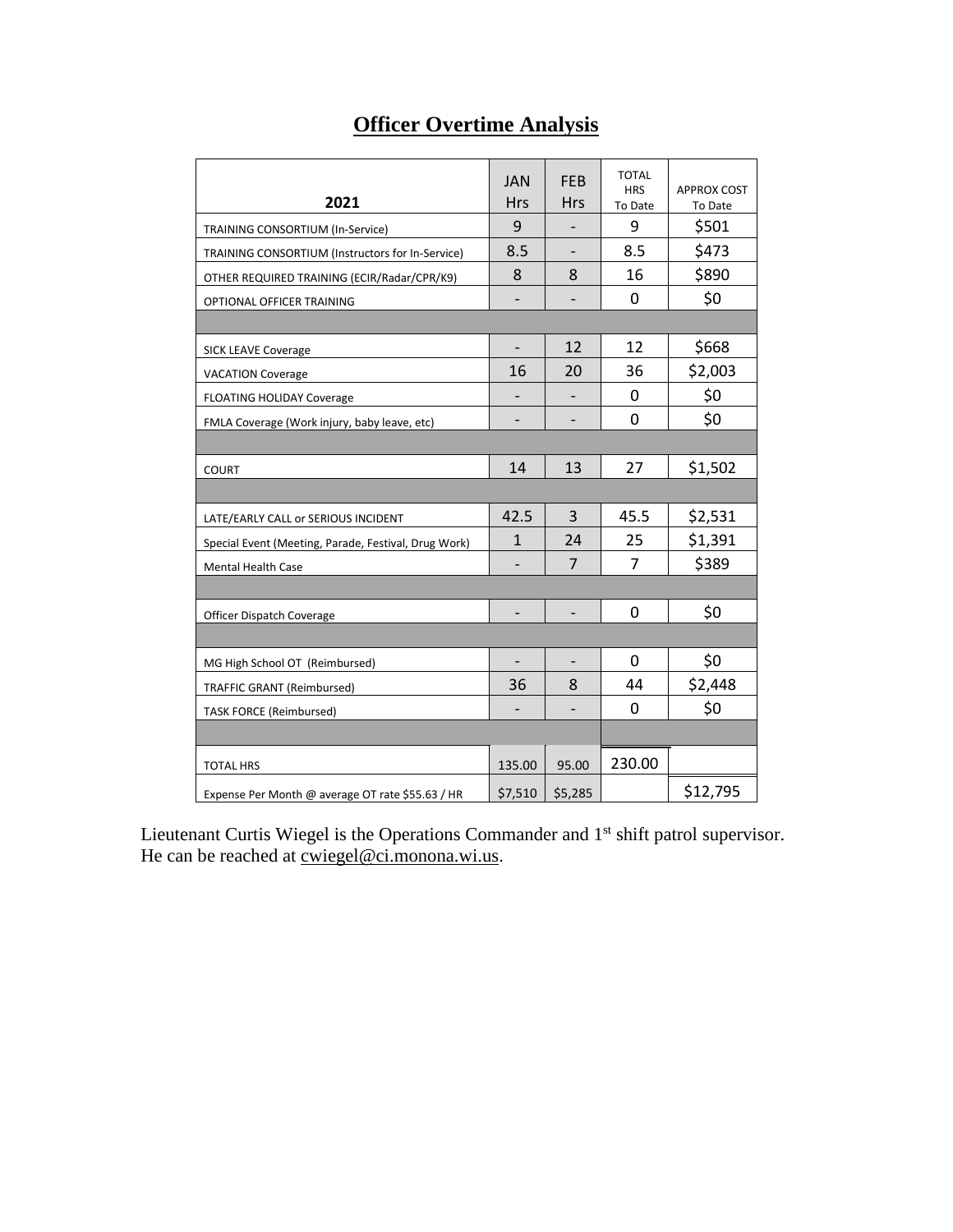#### **2nd Shift**

Here is the second shift activity report for February. Officers conducted 88 traffic stops. We handled 9 Retail Thefts, and 20 crashes.

The following are some of the cases second shift handled this month.

On February 7 about 6:30pm, Officers responded to Planet Fitness for a theft. Upon arrival, Officers spoke to the victim who advised that her keys and wallet were taken from her unlocked locker. The suspect(s) then used the victim's credit card and made numerous fraudulent purchases. The investigation is ongoing.

On February 13 about 4:43pm, Officers took a report of a stolen license plate. The plate was stolen off a vehicle that was parked in the 300 block of W. Broadway.

On February 27 about 4:27pm Officers took a report of a stolen package from a residence. The victim advised that a package containing two cell phones were stolen. The cell phones were pawned and officers were able to locate them. The investigation continues.

Second shift continues to receive many calls for driving complaints on the beltline. Officers have and continue to divide their time between the residential streets and the beltline for traffic enforcement. There has also been a steady uptick in calls for checking the welfare of individuals.

Sergeant Jeremy Winge is the 2nd shift patrol supervisor and can be contacted at: jwinge@ci.monona.wi.us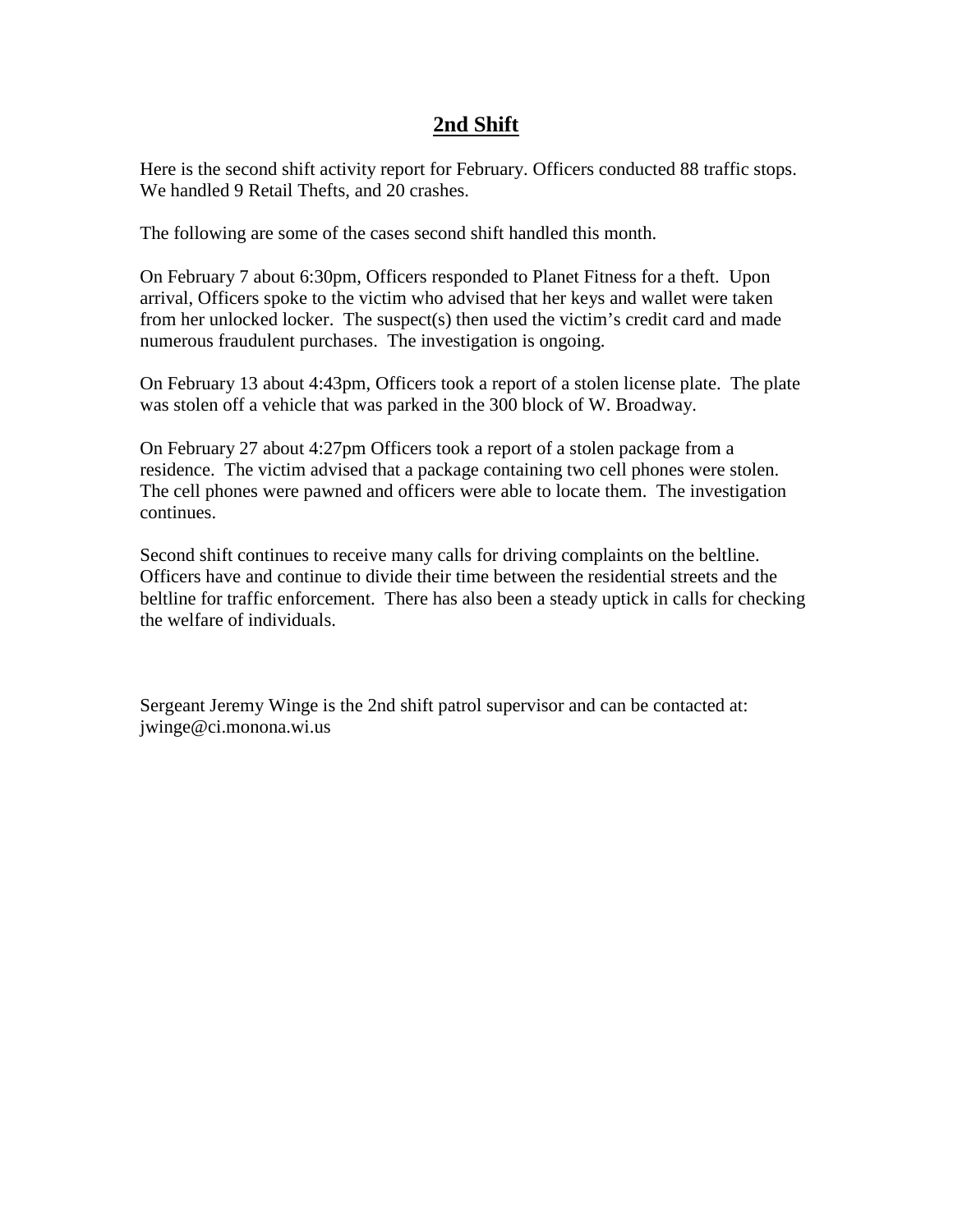## **3rd Shift February 2021 Monthly Report**

During the month of February, third shift officers for the Monona Police Department conducted 22 traffic stops, resulting in 14 warnings while issuing 8 citations. Officers arrested 2 individuals for operating while intoxicated, investigated 4 accidents while responding to several disturbance calls.

On February 2<sup>nd</sup>, 2021 at 1:12 a.m. Monona officers set up tire deflation devices at two separate locations on westbound HWY 12 near South Towne Dr for a vehicle pursuit that was traveling through the City of Monona. WI State Patrol was actively pursuing the vehicle from the Village of Deforest. When the vehicle passed the Monona officers, it struck by both sets of stops sticks causing the tires to deflate. The suspect pulled over near John Nolan Dr where he was taken into custody.

On February  $5<sup>th</sup>$ , 2021 at 6:16 a.m. officers responded to the 6900 block of Gisholt Rd for a burglary that occurred overnight. Officers processed the scene and turned the investigation over to the detective division for follow-up.

On February  $12<sup>th</sup>$ , 2021 at 11:46 p.m. officers responded to a single vehicle crash on the exit ramp of Monona Dr from HWY 12. The investigation determined the operator of the vehicle struck a guardrail causing the vehicle to roll onto its side. The operator was arrested for OWI 1<sup>st</sup> offense.

On February  $20<sup>th</sup>$ ,  $2021$  at  $2:20$  a.m. officers responded to Taco Bell for a report of a female slumped over the wheel in the drive-thru. Officers arrived on scene and contacted the female who was arrested for OWI  $1<sup>st</sup>$ , offense with a B.A.C. of .16 g/210L.

On February  $26<sup>th</sup>$ , 2021 at 2:19 a.m. an officer attempted to make a traffic stop on a vehicle for speeding, 76 mph in a 55 mph zone. The vehicle attempted to elude officers before three occupants ran on foot. Officers arrested the driver after a short foot pursuit. The two passengers were located by the Monona Police Department K9 after a .4-mile track and taken into custody. All three were taken to the Dane Co Jail on criminal charges. A search of the vehicle officers located a loaded .45 caliber handgun.

Sergeant Adam Nachreiner is  $3<sup>rd</sup>$  shift patrol supervisor and can be contacted at anachreiner@ci.monona.wi.us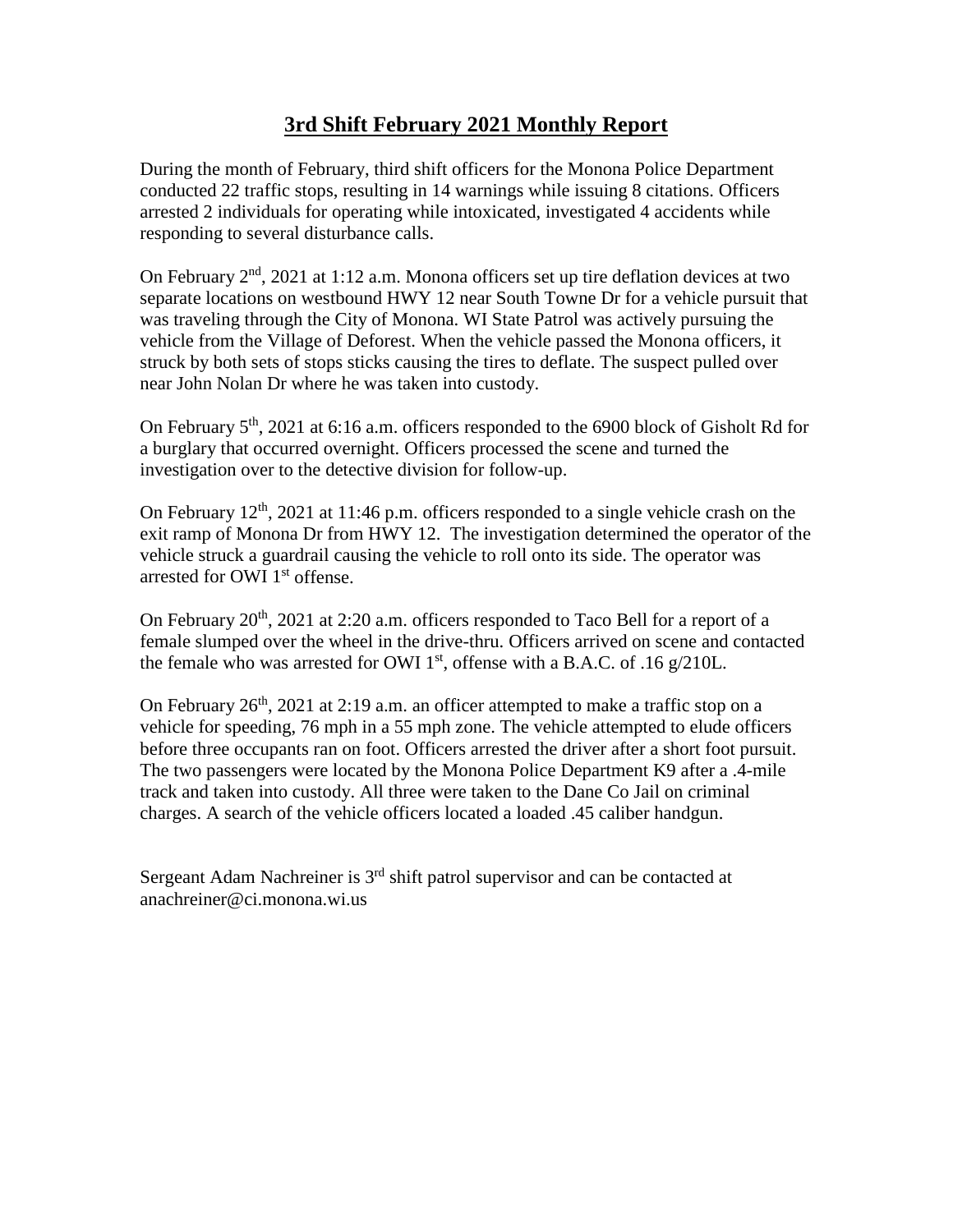## **Community Relations Officer February '21 Notable Activities**

02/02- Participated in Live Virtual Town Hall Meeting w/Chief Deuman and Alder Goforth

02/02- Followed up and Forwarded Charges to District Attorney's Office reference a Felony Burglary Charge that occurred at Wal-Mart, 2151 Royal Avenue

02/04- Attended Virtual SART Meeting

02/08- Reviewed case involving homeless senior in need and developed a plan involving community resources for immediate and future purposes

02/11- Recorded PSA Relating to Car Theft with WVMO

02/15- Processed Crash resulting in Injury on US HWY 12 near Monona Drive Off-Ramp

02/16- Participated in Special Olympics Polar Plunge w/Monona Fire Department near Monona Bank RiverRink

02/17- Contacted staff at Dane County Crisis & Dane County Care Center reference admission concerns to the property located at 300 Femrite Drive in City of Monona 02/19- Participated in Virtual Coffee with a Cop w/Executive Director Devin Renner of MESBA

02/23- Attended virtual meeting with Special Olympics & Monona Park & Rec regarding potential future events

02/25- Performed BOTS Traffic Grant

\*Investigated ongoing numerous damage to property and graffiti complaints in the south Winnequah Road and Bartels Street area through February

\*Continued to Update Emergency Key Holder Directory reference Monona Businesses \*Reviewed License Requests throughout February

## **INVESTIGATIVE DIVISION**

## **Detective Unit**

During the month of February 42 cases were reviewed for possible referral to the Investigative Division.

Crime Number of Cases

| <b>Battery</b>        | 1                           |
|-----------------------|-----------------------------|
| <b>Burglary</b>       | $\overline{2}$              |
| Death Investigation   | 1                           |
| Fraud                 | 10                          |
| <b>Retail Theft</b>   | 14                          |
| Sex Offense           | 1                           |
| <b>Stolen Vehicle</b> | $\overline{2}$              |
| Theft                 | 9                           |
| <b>Threats</b>        | $\mathcal{D}_{\mathcal{L}}$ |
|                       |                             |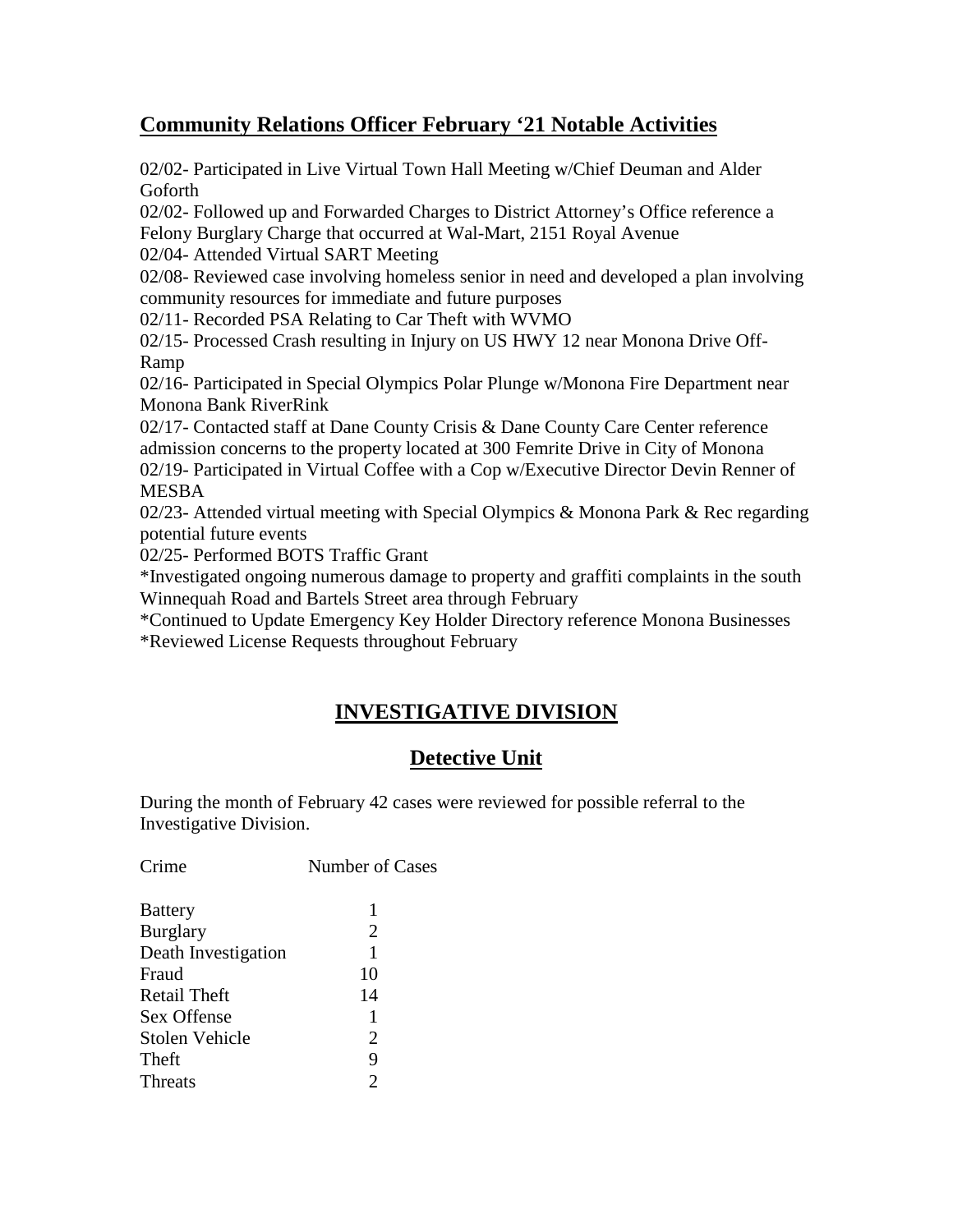Members of the Investigative Unit were assigned to review and/or assist with many of the current and past incidents.

## **Current Investigations**

#### **MO21-01549 - BURGLARY**

A burglary occurred at Illingworth-Kilgust Mechanical on Gisholt Drive. The same subject hit this business several times in a short period of time by taking metal from a large shed on the property. Although we have video, we have yet to identify the suspect in this case.



#### **MO20-06272 – WEAPONS OFFENSE**

This was a case where a house was shot up with multiple different calibers of bullets. Detectives submitted evidence to the crime lab, which produced results which detectives are now investigating.

#### **MO21-01058 - BURGLARY**

An unrelated burglary occurred at Illingworth-Kilgust Mechanical on Gisholt Drive. A subject broken in through a window and stole a sizable amount of cash. We are currently working on leads in this case.



#### **MO20-00791 – THEFT/ID THEFT**

While working out at a local gym, a resident had her car keys stolen out of her locker. The thief then went to her car and stole property, which included credit cards that were subsequently fraudulently used.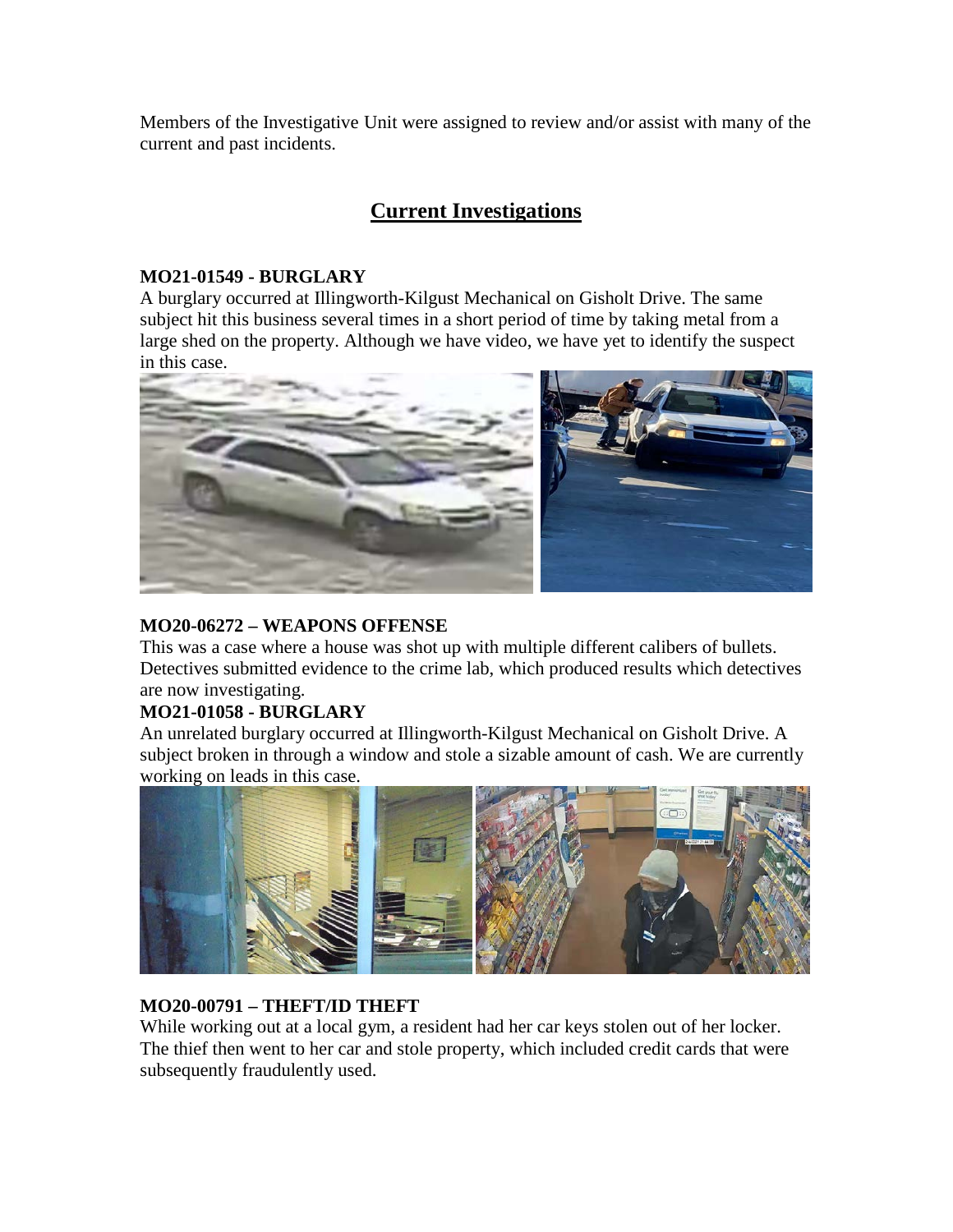#### **MO21-01788 – SEXUAL ASSAULT OF A CHILD**

Detectives were referred a case involving a sexual assault of a child that occurred in the City about 14 years ago. The investigation is ongoing.

#### **Other Activities**

Property room management Municipal court officer duties Assisted Madison area departments in an auto theft task force detail that was successful

If you have information to provide in these or other incidents, please contact: Det. Sgt. Ryan Losby can be contacted at [rlosby@ci.monona.wi.us](mailto:rlosby@ci.monona.wi.us) Det. Matthew Bomkamp can be contacted at [mbomkamp@ci.monona.wi.us](mailto:mbomkamp@ci.monona.wi.us)

## **School Resource Officer**

SRO Wunsch has been working a rotation to assist patrol due to the COVID-19 situation and plan for virtual learning. Check back for a report once school is back in session.

School Resource Officer Luke Wunsch can be contacted at [Lwunsch@ci.monona.wi.us](mailto:Lwunsch@ci.monona.wi.us)

#### **Citation and Arrest Statistics**

During the month of February, the Monona Police issued numerous traffic citations, municipal ordinance (non-traffic) citations, parking citations and warnings. In addition, there were many referrals for charges. See the detail below.

| <b>Traffic Citations</b>             | 72.      |
|--------------------------------------|----------|
| <b>Municipal Ordinance Citations</b> | 10       |
| <b>Parking Citations</b>             | 32       |
| <b>Traffic Warnings</b>              | 70       |
| <b>Adult Arrests &amp; Referrals</b> | 5        |
| Juvenile Arrests & Referrals         | $\Omega$ |
| <b>Warrant Arrest</b>                | 17       |
| Eligible CRC Referrals               |          |
|                                      |          |

Each of the adult and juvenile arrests and referrals take at least an hour of the Dispatchers' time to complete the reports and intake paperwork for the Dane County District Attorney's Office. Once completed these forms and reports are reviewed by the Investigations Lieutenant before submitting them to the DA's Office. Each of these submissions is reviewed for referral to the Dane County Community Restorative Court (CRC). CRC is a program to address youthful offenders, age  $17 - 25$ , with little or no Criminal History in a restorative justice model as an alternative to formal criminal charges. The CRC Referrals line above shows the number of Adult Arrests & Referrals